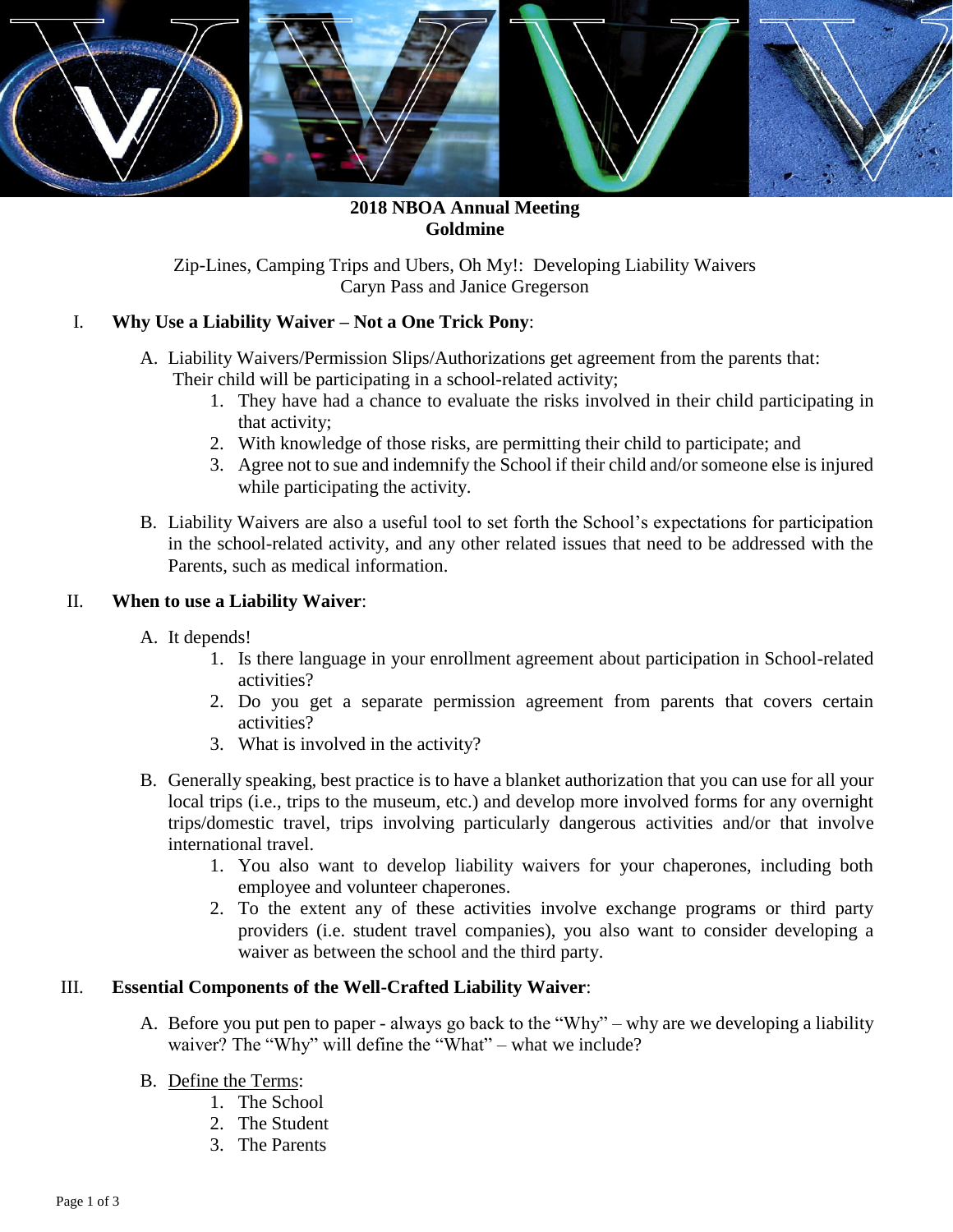

- 4. The Trip: When does the trip start (i.e., when do our employees assume responsibility for the students? Upon arrival at the airport? At the destination?)
- C. Establish that Participation is Voluntary:
	- 1. This is important, but often overlooked this is a critical component to being able to enforce the agreement
- D. Terms of Payment (if any):
	- 1. Establish amount of and payment deadlines
	- 2. Exclusion from the trip for failure to meet payment deadlines
- E. Terms to Set the Respective Risks and Responsibilities Arising from Those Risks:
	- 1. Recognition and Assumption of the Risk:
		- a. Set forth the activities involved in the Trip including service activities, hiking/zip lining/rafting, transportation mechanisms, lodging, etc.
		- b. Acknowledge the risks tailored to the trip: is there travel out of the United States? Differing legal and social customs? Availability of first responders and medical care as compared to the United States?
		- c. Accept the risks "Parents acknowledge that they are aware of and have had an opportunity to evaluate/discussed with the student/sending on the trip with the knowledge of the risks"
	- 2. Waiver and Release of Liability:
		- a. In exchange for the School permitting the Student to participate in the trip, you agree not to sue the School if the student is hurt
		- b. There are limits to this you cannot waive gross negligence (or you can try, but it won't be enforced)
	- 3. Indemnification:
		- a. Parents also agree not to seek money from the School for any other claims arising out of Student's participation in the Trip
	- 4. Third Parties:
		- a. Acknowledgment that the School doesn't own or operate third party carriers that may provide services (e.g., airlines, bus companies, etc.)
		- b. The School will not be held liable for their actions or failure to act
	- 5. Government Issued Travel Alerts and Disease Information:
		- a. Obligation on the parents to review travel and disease outbreak advisories from the State Department/CDC (as appropriate) and discuss with the Student
		- b. With such advisories in mind, Parents and Student still agree to participate
	- 6. Force Majeure:
		- a. Acknowledgment that there are events or actions completely beyond the School's control (e.g. weather, terrorist activities)
		- b. Parents release the School from any legal claims or causes of action arising out of such events